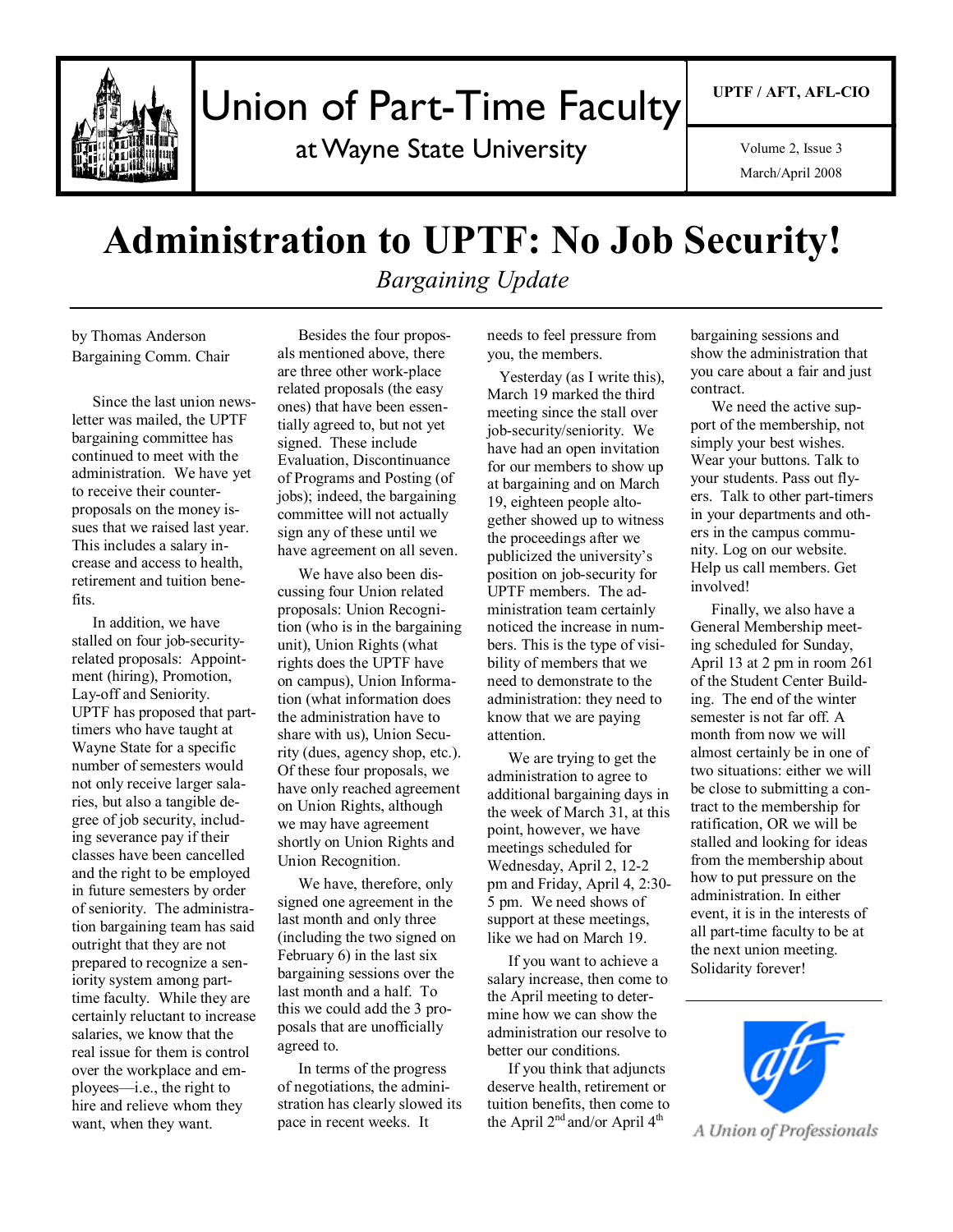### **An Open Letter to the Wayne State University Council of Deans:**

*On the morning of March 25, UPTF members stood outside Prentiss Hall, site of the Council of Deans meeting, and handed out the following letter.*

March 25, 2008

As you know, our 900 member union was certified in May 2007 and has been negotiating our first contract with the WSU bargaining team since November 2007. Our conversations with members and a survey we conducted in fall 2007 revealed widespread discontent with both salary and the lack of raises and benefits provided by the university. In addition, members expressed profound dissatisfaction with the lack of job security for part-time faculty at Wayne State. The UPTF expects that improvements in these areas will be made in our first contract so that WSU can provide its students with the best possible education.

In recent weeks, the UPTF has reached a critical juncture in our negotiations with the university. We have proposed a system of seniority that would provide parttime faculty with a tangible degree of job security that we do not currently have. While our proposal is quite reasonable—giving the university six semesters to rehire an instructor with no presumption of renewal, and a system to evaluate parttime faculty in a manner chosen by their departments the administration"s bargaining team has declined it. Rather than recognizing longevity as a contractual basis for future employment, the administration has proposed a nebulous concept—"first consideration"— an inadequate and ill-defined substitute for the simple principle of seniority.

A seniority system providing part-time faculty members with job security is beneficial to the Wayne State community in a number of ways. When instructors are able to rely on their continued employment by Wayne

State, they can make longterm plans for their courses, and develop mentoring relationships with students. When instructors have adequate notice of teaching assignments and schedules, they can better prepare their courses and students can register for additional classes with instructors they have worked well with. In short, job security for instructors means a stable and supportive educational environment for students.

Without job security for part-time faculty members at Wayne State, the education of its students will continue to suffer. Our members frequently hear students complain about the transience of their instructors—scenarios where a student establishes a relationship with an instructor only to have him or her disappear from the institution, or where they are unable to register for a course with an instructor because he or she doesn"t yet have a course assignment. Such situations mean that Wayne State students face even greater struggles in completing their degrees.

We are distressed by the administration"s refusal to agree to such a modest request that would make such a tremendous positive change in the education provided to its students. We, along with our campus and community allies, are determined to improve the working and educational environment at WSU. Your support of our contract proposals will demonstrate that you care as much as we do about the quality of education that Wayne State University offers.

Sincerely,

The Union of Part-Time Faculty (UPTF) Union Council

### **Upcoming Bargaining Sessions:**

*UPTF members encouraged to attend!*

### **Wednesday, April 2, 12-2 pm—location TBA Friday, April 4, 2:30-5 pm—location TBA**

Check the website—www.uptf.org—for locations and updates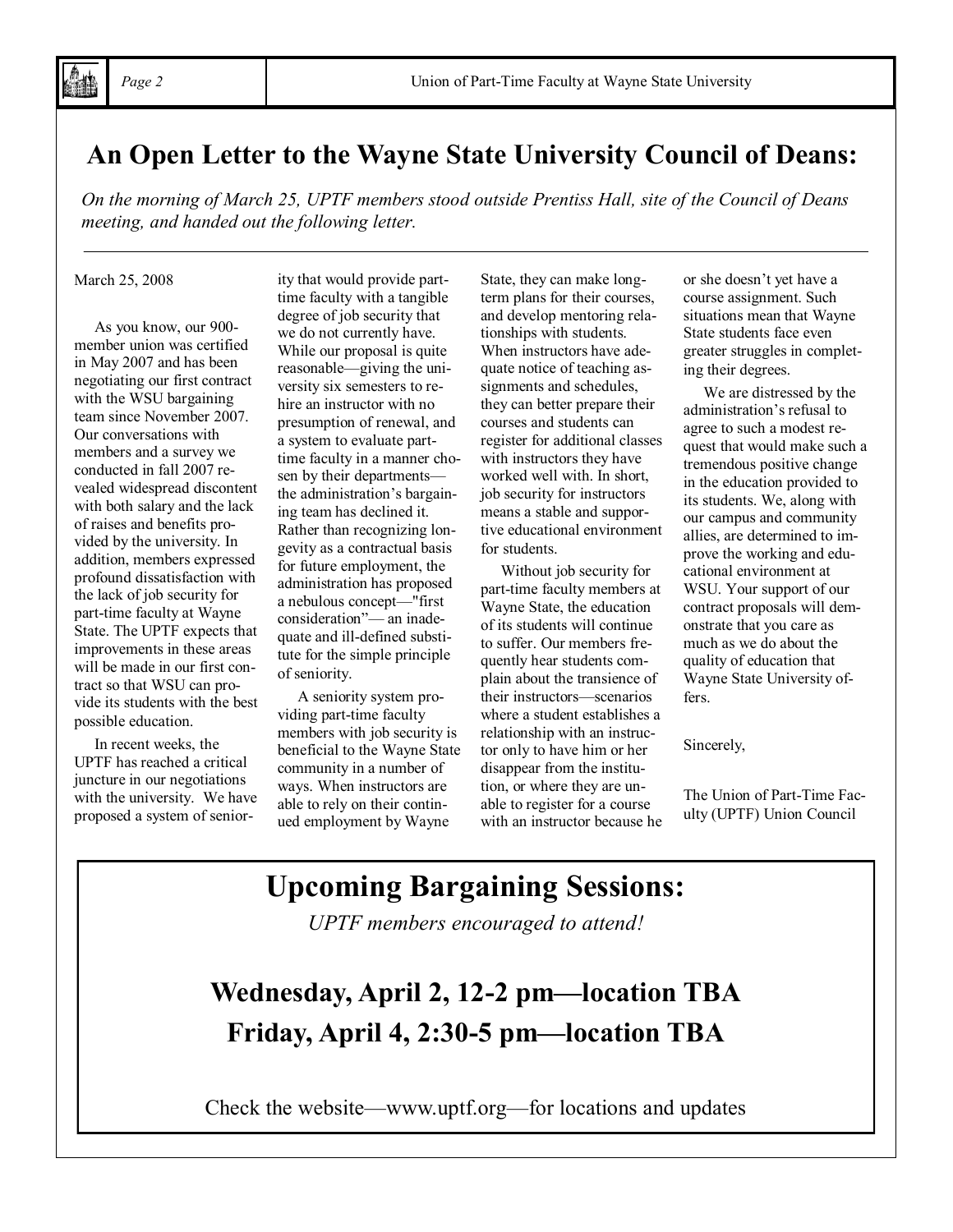

## *Member Profile:* **Dr. Paul Egbo 17 years at WSU; dismissed without explanation**

by Amanda Hiber Commctns. Comm. Chair

Dr. Paul Egbo stands as a vivid reminder of what can happen to part-time faculty without a contract explicitly granting them job security. Egbo taught Wayne State students in the Anthropology department for 17 years. Yet, in the spring of 2007, his class was abruptly cancelled with no notification. And in fall 2007, the following semester, his class was again cancelled—due to low enrollment, he was told—and then offered to someone else. He has not taught at Wayne State since.

Egbo was assigned an Anthropology 3520 class for the spring semester of 2007. He began his class, on May 7, by distributing to the students the materials he had prepared. To his shock, before the next class meeting, he received several emails from students asking if the class had been cancelled. Since he had not received any notice, he assured students that the course had not been cancelled. He began the second class only to learn he had been wrong. Embarrassed and incensed, he confronted the department. "I asked, why would you tell my students without informing me?" he says. "I went to class two days and I was embarrassed when students said, 'We heard this class was cancelled."" In response, the department told

him they did not have contact information for him, which Egbo flatly denies.

In fall 2007, Egbo was again scheduled to teach Anthropology 3520. But on August 20, he was told that his section had been cancelled due to "low enrollment." However, he was later informed that the section had been offered to a colleague.

When then-new department chair Dr. Andrea Sankar, who had been away during the spring semester, returned, Egbo says, "I tried to speak to her about what had happened in her absence But she wouldn't even meet with me."

Egbo"s dismissal certainly does not appear to stem from a lack of qualifications. He holds two Bachelor"s degrees, in Theatre Arts and Cultural Studies, a Master"s degree in International Telecommunications, and a PhD in Educational Systems Development. He says the department has spoken pointedly of the fact that his doctorate is "not directly in Anthropology," but he was hired as an Africa specialist, and he feels he is uniquely qualified to teach on this subject, as it is his birthplace.

Egbo came to Wayne State"s Anthropology in 1990 by way of recommendation by the African Studies Center at Michigan State. He had also been working at the Charles H. Wright Museum of African American History. Throughout his time in the WSU Anthropology department, Egbo says, he was the department"s sole Africa specialist.

In fact, Egbo wonders if his suggestions to the department, about strengthening their course offerings in the area of Africa, played a role in his dismissal. "I suggested that…in the area of Anthropology, Wayne State was way behind in Africa Studies," says Egbo, citing that the Anthropology department currently offers only *one* course on Africa.

When his fall course was cancelled, one disappointed student asked Egbo if he

could do a directed study on crisis in Sudan. Egbo told the student, "if [you] can get it through the authorization process, I will work with you." Once it was approved, Dr. Egbo carried out the directed study with the student. However, despite the student having paid tuition, Egbo has not been paid.

Despite being treated, on various occasions, with a lack of professionalism and dignity, Egbo says he is now simply asking the university to compensate him for the work he performed. On March 18, 2008, he submitted a letter to the Board of Governors regarding pay for the directed study. He is still awaiting a reply.

### **Union of Part-Time Faculty / AFT, AFL-CIO**

Staff Organizer: Bryan G. Pfeifer

5057 Woodward Ave., Suite 3303 Detroit, MI 48202 Phone: 313-832-7902 / 734-355-4522

Email: uptf@aftmichigan.org Website: www.uptf.org

UPTF Newsletter Volume Two, Number Three March/April 2008

Produced by UPTF Communications Committee